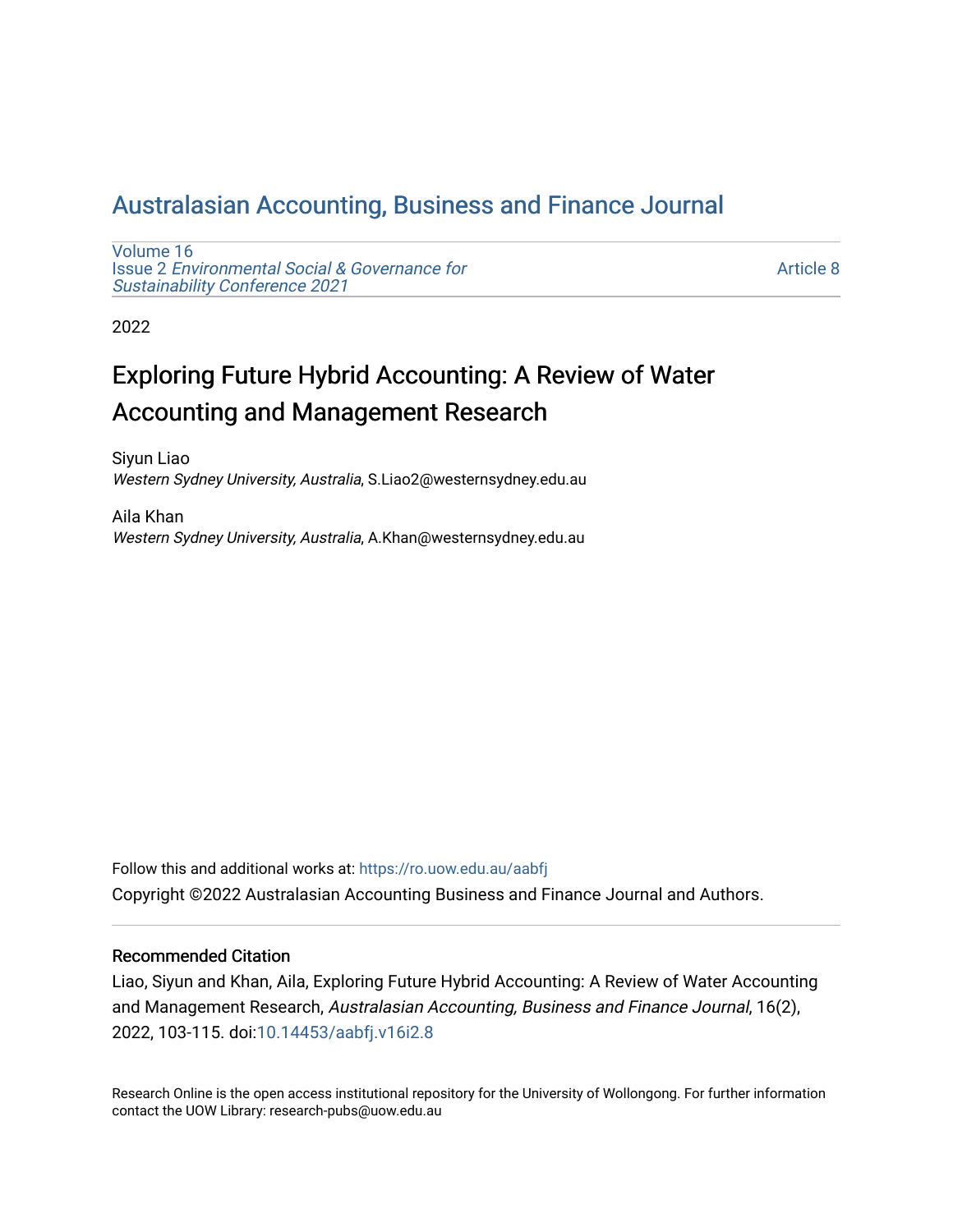## Exploring Future Hybrid Accounting: A Review of Water Accounting and Management Research

#### Abstract

A review of the literature provides empirical evidence that companies use water accounting (WA) to address water shortages and water management issues. Our systematic review suggests two key points: first, phenomena such as water shortages and freshwater scarcity are no longer limited to less developed areas in Asia. Developed economies may also experience a water crisis. Second, in view of the increased pressure from stakeholders, there is a growing tendency amongst firms to manage risks around water as a resource and to implement rigid control of water consumption.

#### Keywords

water accounting, literature review, isomorphism, hybrid accounting; Sustainable development goals

#### Cover Page Footnote

Funding: This research is supported by China Scholarship Council and Western Sydney University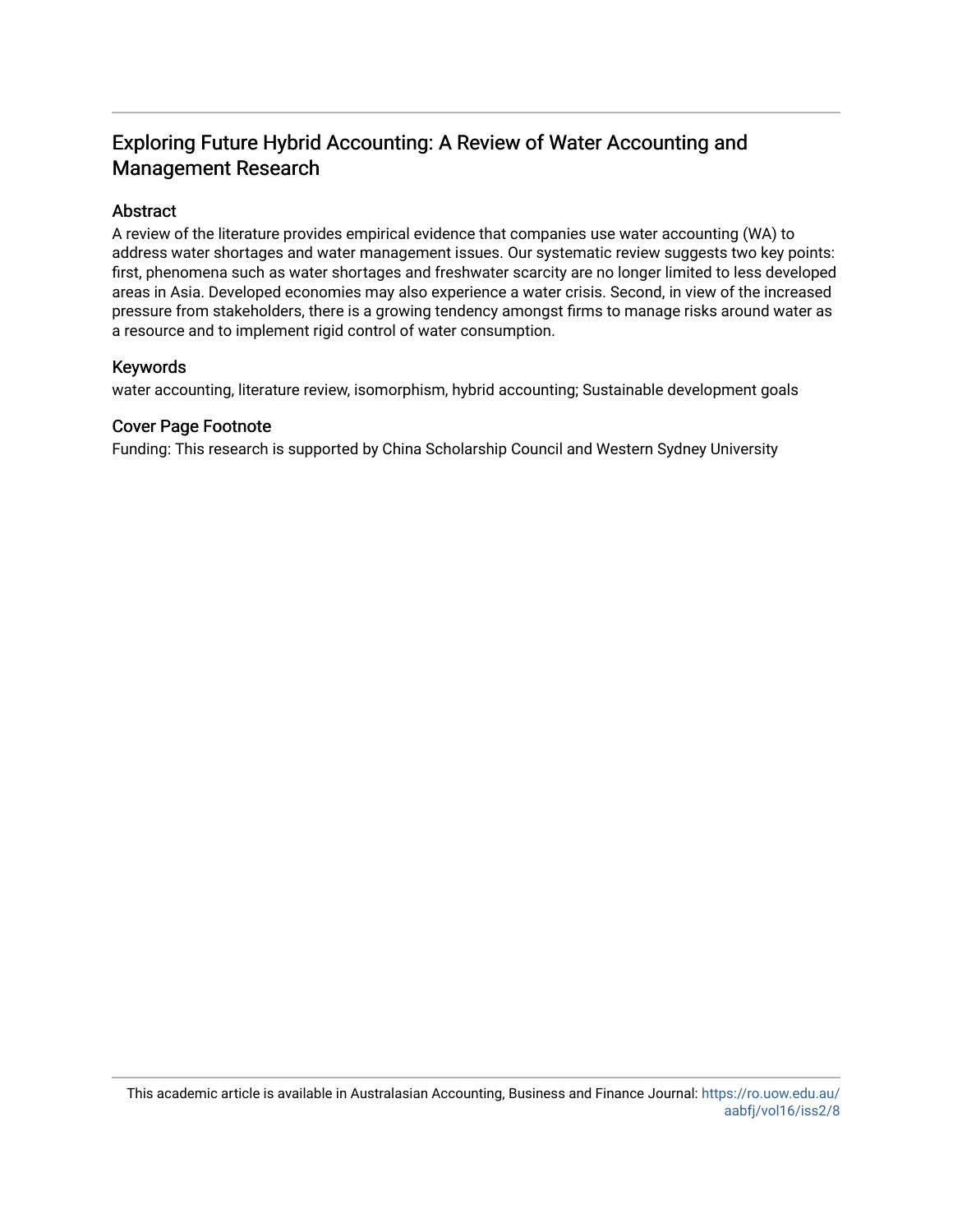

# **Exploring Future Hybrid Accounting: a review of water accounting and management research**

**Siyun Liao[1](#page-2-0) & Aila Khan[2](#page-2-1)** 

#### **Abstract**

 $\overline{a}$ 

A review of the literature provides empirical evidence that companies use water accounting (WA) to address water shortages and water management issues. Our systematic review suggests two key points: first, phenomena such as water shortages and freshwater scarcity are no longer limited to less developed areas in Asia. Developed economies may also experience a water crisis. Second, in view of the increased pressure from stakeholders, there is a growing tendency amongst firms to manage risks around water as a resource and to implement rigid control of water consumption. [3](#page-2-2)

**Keywords:** water accounting, literature review, isomorphism, hybrid accounting; Sustainable development goals

**JEL Classification: Q25, Q56, M40.** 

<span id="page-2-0"></span><sup>1</sup> Western Sydney University, Australia. S.Liao2@westernsydney.edu.au

<span id="page-2-1"></span><sup>2</sup> Aila Khan, Western Sydney University, A.Khan@westernsydney.edu.au

<span id="page-2-2"></span><sup>3</sup> **Funding: This research is supported by China Scholarship Council and Western Sydney University**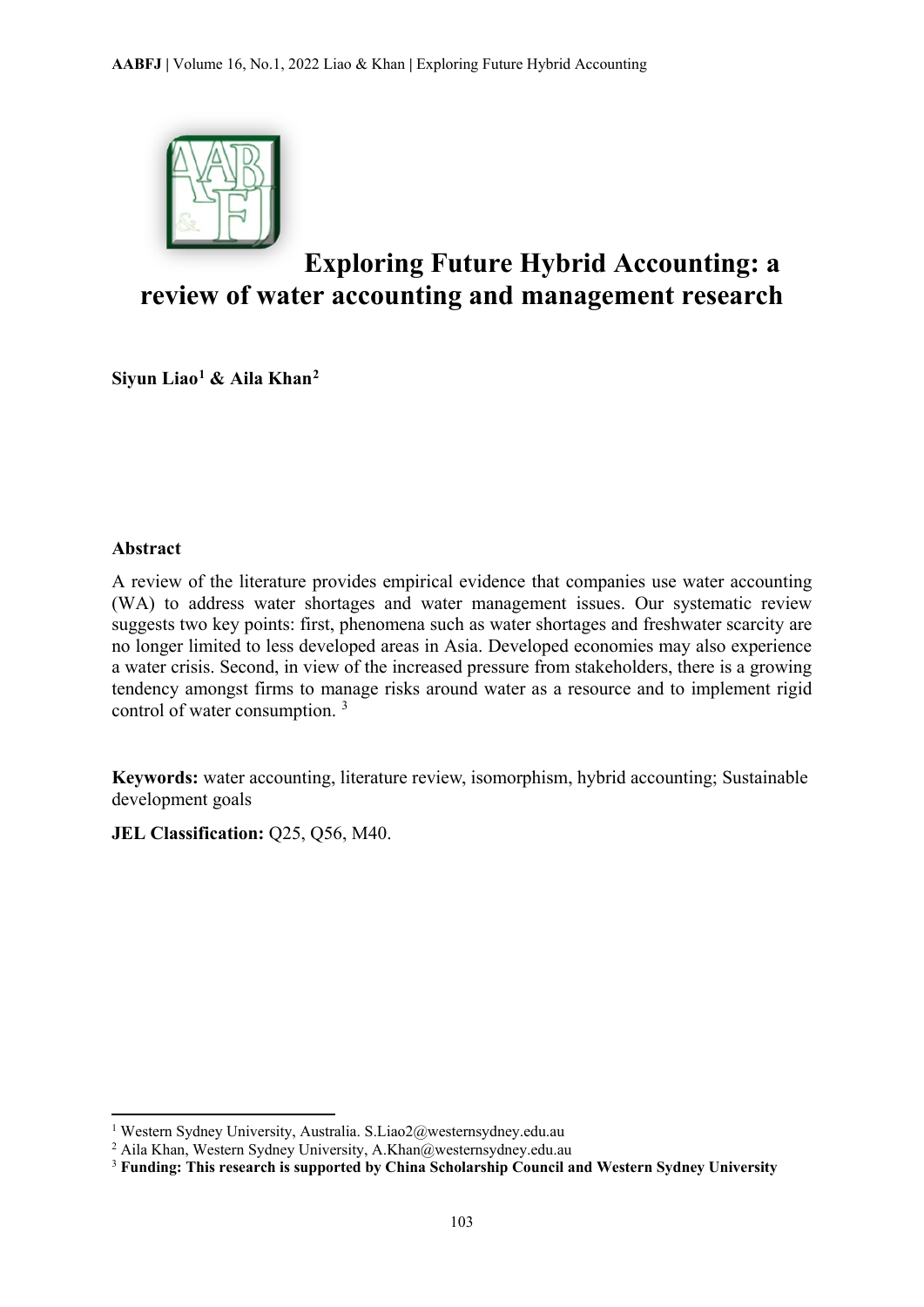### **1. Introduction**

There is a consensus that water resources are crucial for sustainable development. In addition, WA has emerged as a critical technical tool used by firms in various industries for natural environmental management. However, water accounting and management (WMA) practices are poorly understood. Although there is a growing number of studies on WA, our knowledge about WA remains limited. Thus, the purpose of the paper is to conduct a comprehensive review of existing literature on WA and WMA based on 50 papers published in top-ranked journals between 2015-2021.

Water accounting theory includes the social welfare part, one of the critical accounting theories. Social welfare is also a critical theory this research uses. The role of WA classifies the political power and social classes. By allocating water resources in specific ways via determining water prices, setting urban water consumption to prevent class struggles and environmental disasters is the responsibility of WMA. The definition of the hybrid accounting method is a combination of cash, accrual, and unique accounting methods. This article argues that the peculiar accounting process method is extended based on the reflexive isomorphism from various stakeholders in the WA discipline. That is, various actors shape the accounting process through active engagement internal and external to the accounting process. For different levels of demands, strategic and tacit targets, WMA skills are used in many diverse industries. To achieve business goals, it is essential to consider non-financial factors and financial factors (Soderstrom et al., 2017) and the preferences and pressure from shareholders is one kind of non-financial factors. Ferdous et al. (2019) conclude that environmental management accounting acts as a form of reflexive isomorphism that based on the needs of suppliers, customers, manufacturers, internal managers, and leaders, which are more than the basic demands of obeying the law, that causes pressure from stakeholders, especially in WA realm. The literature reveals the extent of this reflexive isomorphism, which more profound studies the internal causes of how different stakeholders influence water-related decision-making by using P. T. Young's awakening motivation theory.

For example, Wheeler et al. (2013) develop a strategic framework for farmers to adapt to climate change and summaries the gap between strategic plans and actual behaviours. Zhang and Tang (2019) reveal a severe research dead zone of investigating and monitoring related policies and actions previous to the self-disciplinary theory of water disclosure. In addition, the CDP (Carbon Disclosure Project) has preferences for big companies to disclose water information, which causes legal problems of disobeying anti-trust law and riding roughshod over small family firms when people only have chances to check information from top 500 companies via CDP database. He et al. (2021) conclude that many carbon accounting journal articles were based on CDP database. These studies build a protective umbrella for large corporations whose disclosure via CDP builds a better reputation than those who do not disclose carbon data via CDP. We need to highlight the stakeholder pressure and reveal the reflexive isomorphism as this will provide a critical eye on the databases that investors and consumers use, either directly or indirectly. Therefore, the primary research questions is 'RQ1: what factors influences decision making based on environmental change?' The following dimensions of the research questions are 'RQ2: How the main stakeholders in different industries impact WMA decision making? RQ3: What are the limited capacities of SMEs compared to giant corporations?'

Since human influences on the global environment are negative and opposite to natural powers, people live in the Anthropocene era (Steffen et al. 2007). Therefore, WMA research aim to provide an interconnected relationship between people and nature. Al-Jawad et al. (2019)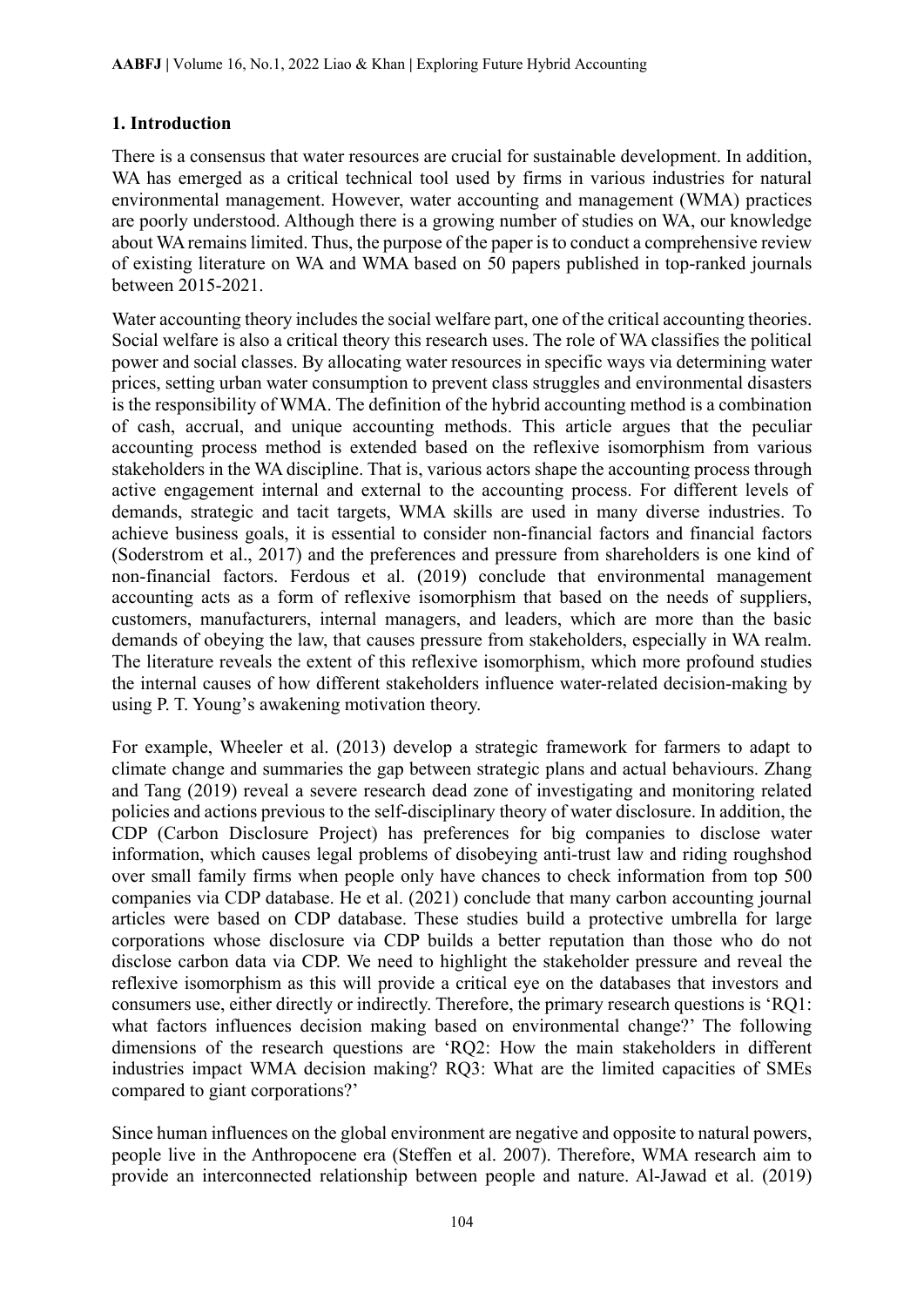conclude that water resource management is a complex problem that needs interdisciplinary methods to investigate surface and groundwater, supply and demand of water, quantity and quality of water, urban and rural water issues, and political and non-political controls related with water. Zhao et al. (2019) state that water footprint is a concept that describes the human impact on water quality and quantity. The water footprint has three components: blue water footprint, green water footprint, and grey water footprint (Zhao et al., 2019). It is relatively easy to measure the blue water (ground and surface water) footprint and green water (soil water) footprint but challenging to calculate gray water (as a water quality indicator, grey WF (GWF) is a measure of the volume of water necessary to absorb the pollutant load generated as a result of ultimate demand of a given product back to ambient levels (Chapagain et al., 2006)). So, the final dimensional research question is, 'RQ4: What is the definition and how to measure grey water?'

Our paper identifies important gaps in the current literature and offers recommendations for future studies in this fast growing and promising field. This topic directly aligns with the clean water and sanitation goal of United Nation's 17 Sustainable Development Goals (SDGs). This can benefit future research as we aim to provide a sophisticated and advanced WA framework and mechanism. This paper also demonstrates the emergence of WA as an interdisciplinary topic. Such a hybrid water accounting system is expected to make a broader contribution which goes beyond water measurement and reporting.

## **2. Research methodology**

## **2.1 Literature Search**

There are four stages in the literature search part. Firstly, the positioning of this literature review is to find the application of WMA in interdisciplinary research. Therefore, the scope of searching articles is more significant than only looking at the business research database. For better constructing a business world for multidisciplinary research, classical management and accounting papers written by high impact factors and citations are selected as this paper's guideline and theoretical foundation.

Secondly, for achieving an innovative target as our paper is for forecasting future accountancy and managerial methods, the water-related papers were selected between 2015-2021 for a total amount of 50. The keywords for searching the 50 essays are water accounting, water management, water disclosure, water calculation, water economy, water trade, and water information. The database for sourcing these resources were Scopus and Web of Science. The ranking and quality of pieces of literature are essential for this research. Based on the trustful ranking scheme, the Australian Business Dean Council (ABDC) journal list is a gathering attitude of all Australian university business schools for the best interests of future Australian business education. Since this article talks about water business in nature, using this ADBC ranking is beneficial for the authors studying and researching within Australia. ADBC ranking ranks A\* as the highest quality of research, followed by A, B, and C. To maintain the high quality of this paper, only A\*, A and B ranked documents were screened and analyzed.

Thirdly, the authors accepted suggestions from experts in similar areas as WMA is a new research realm. Jones (2010) mentions that interdisciplinary approach needs collaborative team to create. The experts are from top universities worldwide, such as Australia, the UK, Italy, Belgium, China, and Malaysia. Therefore, around ten different theses were accepted by the authors and used in this research. All ten papers were from top-ranked journals for the environmental, social and governance (ESG) aspects.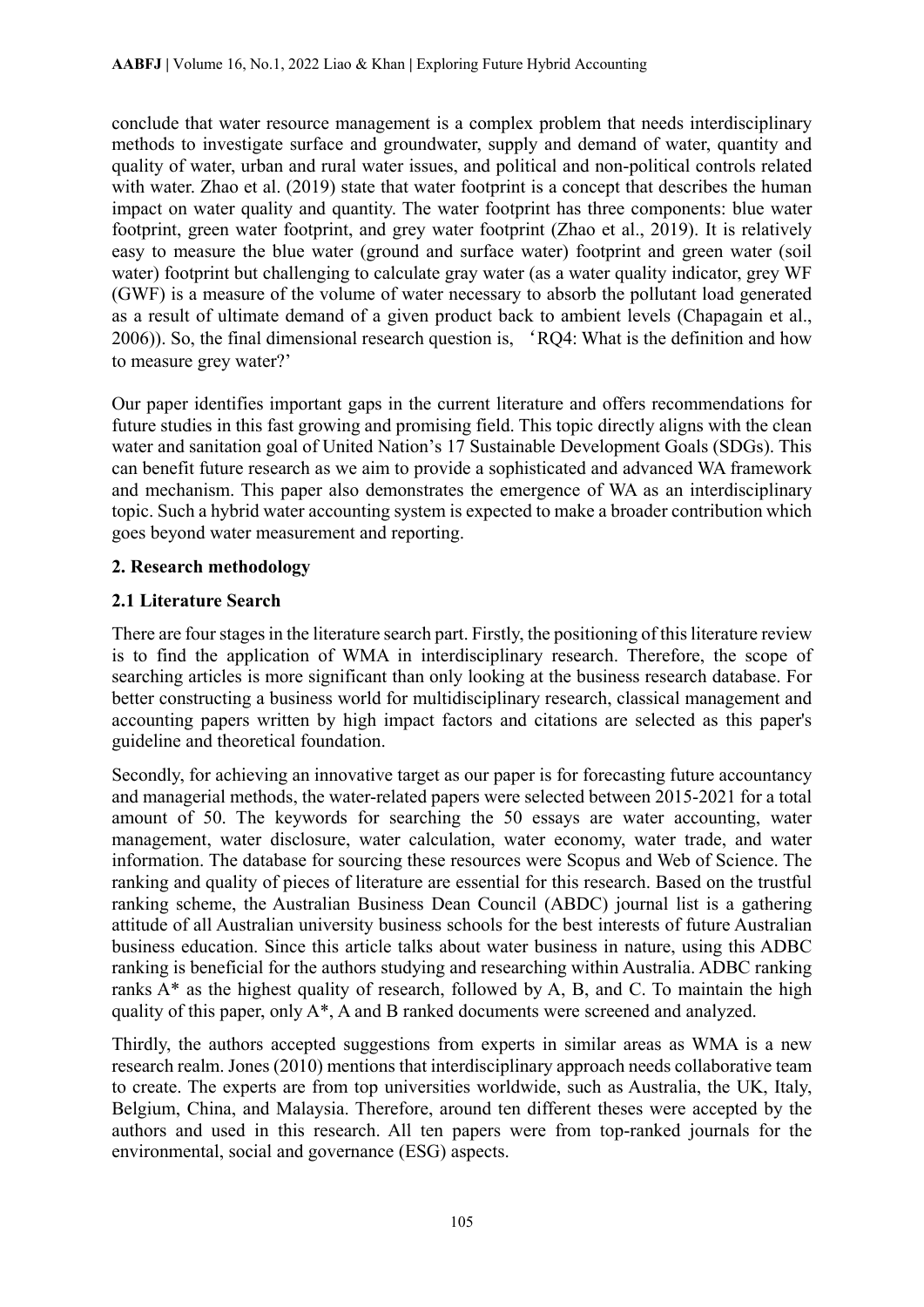Fourthly, valuable ideas from worldwide ESG experts, classical and unfailing business research theories, and professional and fair selected top-ranking water were linked. The strength of topic relevance decided the prioritize of the literature used. Jones (2010) summarizes interdisciplinary research is beneficial to improve the curriculum at all levels. Because this research uses a multidisciplinary method, it is harmful to reduce articles in industries far from the research purpose based on the authors' bias. Hence, it is effective to use motivation model to illustrate why the public views are changed by external factors to show the inter-linkage within reflexive isomorphism.

## **2.2 Bibliographic analysis findings**

According to the latest announcement on 14/10/2021 from FSB Task Force on Climate-related Financial Disclosure (TCFD), the supporters for participating in climate change has spanned into 89 countries. However, CDP Global Water Report 2017 only contains 18 countries. Therefore, there are still 71 countries are under investigation for the water disclosure data. In the 50 top-ranked academic articles from recent 6 years, there are 18% of studies use international perspectives, 82% of studies use indigenous perspectives (28% from China, 24% from Australia, 6% from America, 4% from the Netherlands, all other countries occupies 2%, which are Ireland, Japan, Iraq, Italy, India, Brazil, Thailand, Iran, Greece, and Israel).



Figure 1. Segmentation of article pool (n=50) by research perspective (country level or international level).

All answers for research questions are based on the descriptive analysis of the 50 academic articles, 10 other studies that exports recommended with the combination of Chinese indigenous WMA practices to make the analysis more convincing and competitive.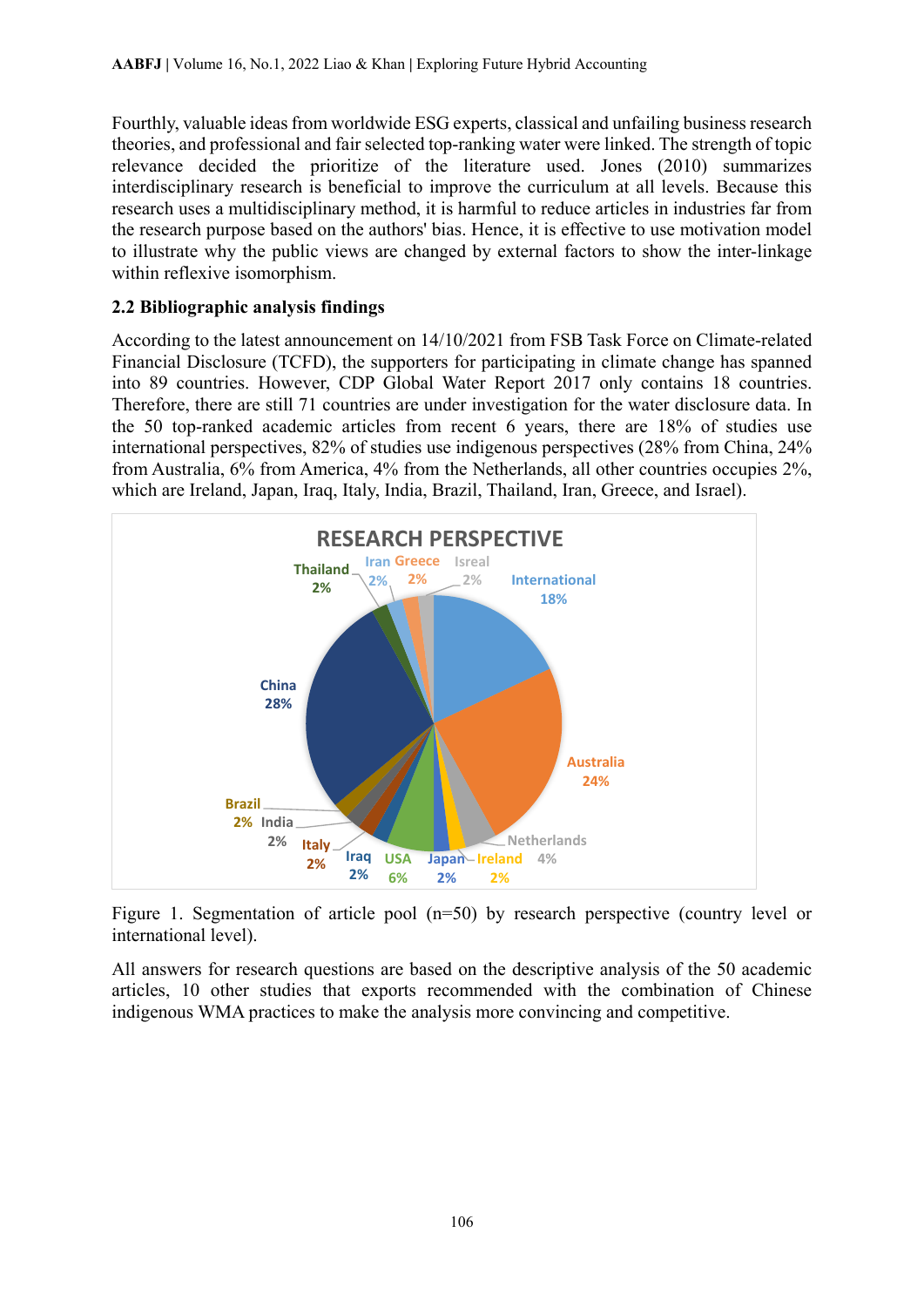### **3. Results**

It has been found that accounting methods somewhat solved the water allocation issues and water fees issue, but how to motivate a more profound awareness for the public to protect the environment and put public interests in front of private interests are vogue.

WA has been a widely allowable technology used in various industries and natural environments. The most frequent accounting theory applied in top-ranking WA research is stakeholder theory, which combines the demands from citizens to governments, human beings to animals, birth to death, decades to decades. Demands are motivated by the interaction and concerns of different stakeholders, which are discovered by reflexive isomorphism. Ferdous et al. (2019) suggest that the impact of different factors towards water-related business model setting but do not provide deeper reasons. Therefore, this research uses P. T. Young's awakening motivation model to illustrate why decisions are changed with external factors and how environmental awareness is motivated concerning water protection and social resilience.

### **3.1 Environmental and water decision making**



Figure 2. The relationships between ability, resource, and environment.

The capability of individuals adapts to the design of strategy. For example, farmers use advanced technical tools to enhance work effectiveness and fulfil the busy season of food supermarkets. Strategies of companies adapt to the environment. For example, fashion stores sell more raincoats on rainy days. The environment also facilitates personal abilities. For example, studying in Beijing is better than studying in rural regions of China since Beijing creates a better educational environment (1245 universities and 1418 higher vocational colleges in Beijing).

Markides et al. (1999) state that long-term planning guarantees the success of any enterprise strategy, but there is a profound contradiction between enterprise and business environment. Markides (2010) claims that change makes it inevitable for enterprises to adjust their strategies. Therefore, it is arguable that what factors influences decision making based on environmental change. By experiments, P. T. Young (1961) suggests that the affective process differs from the perceptual process in that it produces motivation and influences behaviors. According to the awakening motivation model that P. T. Young concluded in 1961, the research clue of this WMA new study is ensured as below. The awakening motivation has four dimensions: activation-induced behavior, maintain and end behavior, adjustment behavior, and organizational behavior.

Activation-induced behavior: China: (1). Regional water shortage information disclosure and public awareness of recycled water is indirect relative. (2). Health risk concerns influence the acceptance of using recycled water (Hou et al. 2021). This evidence illustrates the importance of awareness of using recycled water in China. Because of the potential health risk that people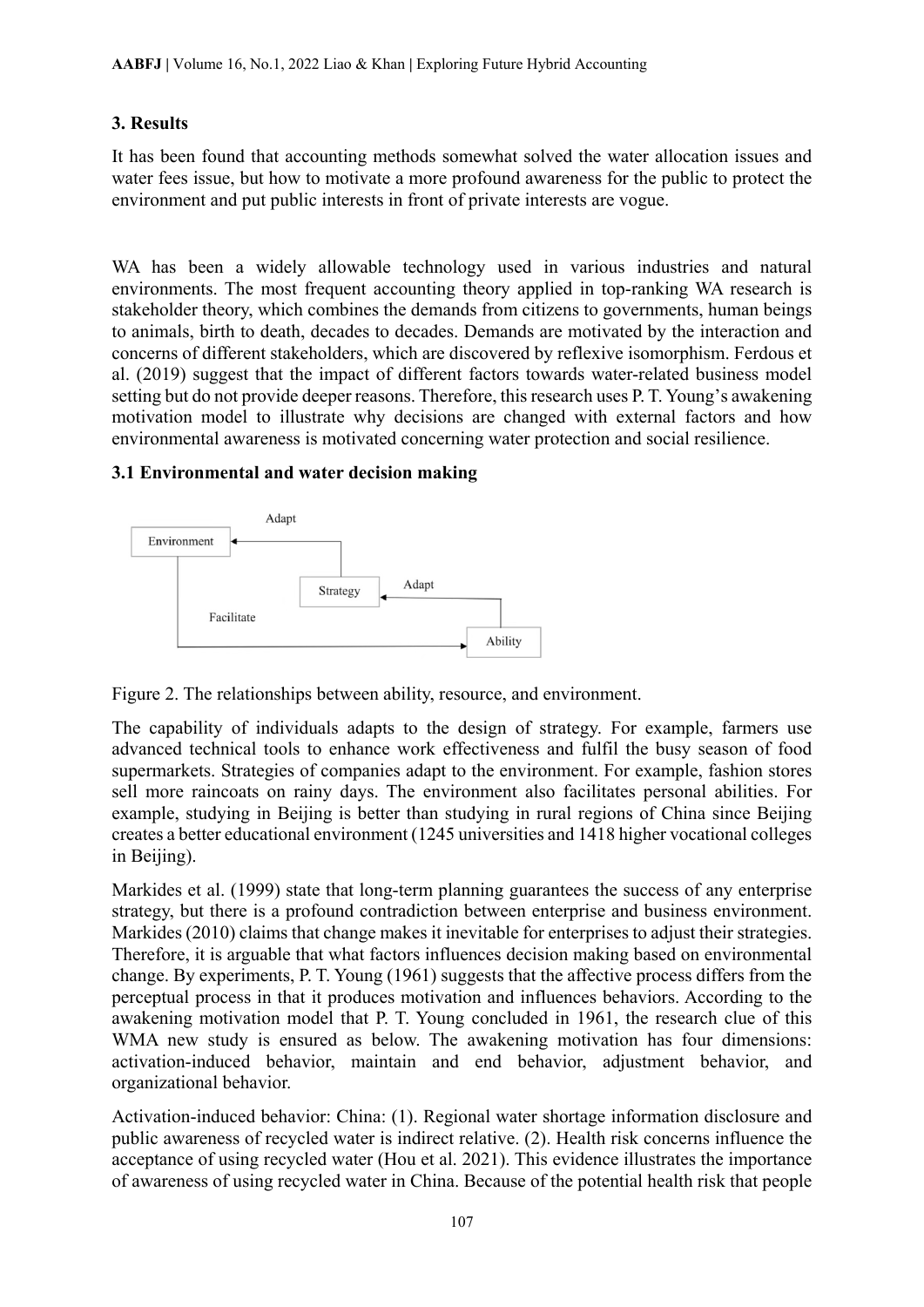are aware of for the health risks that are resulted from recycled water usage, they chose to stop using recycled water. However, the lack of education on using recycled water properly makes most people only focus on the drawbacks of recycled water. Some water-scarce provinces (such as Ningxia, Hebei, and Xinjiang) were still net virtual water exporters, whereas some waterscarce and developed regions (such as Beijing and Tianjin) relied heavily on external water sources (Jiang et al. 2015). The water storage differences between poor provinces and wealthy regions become more significant since China's unequal allocation and internal water trading scheme. Tianjin is a coastal city, which has lots of people and relatively few water resources. However, Xinjiang is an important agricultural province with scarce water resources and export water to other populous provinces. This kind of unequal water trading causes a decline in agricultural output, market prices of food level up, and hunger crisis of poor class. This example proves the importance of using reclaimed water. However, the private interest of healthy life is in contrast with the public interest of fair allocation. Therefore, government needs to let people know the advantages of using reclaimed water to prevent future unfair water allocation.

Maintain and end behavior: Ireland: Before the water service law was enacted in 2014, the majority of the public protested for unfair water billing regulation, successfully maintained the fairness in the social contract and ended the era of high water tax (Jollands & Quinn, 2015). This evidence suggests that future water management and relative regulation are linked with most people directly, which is consistent with the triple bottom line (profit, people, and planet). Deegan (2014) illustrates the Critical Accounting Theory means accounting study that extends beyond determining whether or not specific accounting procedures should be used. In the scenario that Ireland enacted the water service law to end the era of high water tax, the strength of voice from citizens is the trigger to change the tax regulation of Ireland.

Adjustment behavior: The move from present management regimes to more adaptable regimes that take into consideration environmental, technological, economic, institutional, and cultural aspects of river basins requires more attention because of the uncertainties along with climate change (Pahl-Wostl, 2007). For instance, the Qinling and Huaihe River basins are the decisive factor dividing northern and southern China. If the precipitation lines of the regions are lower than 800mm, the regions have belonged to the north. If the precipitation lines of the areas are more considerable than 800mm, the areas have belonged to the south. However, according to the weather data of Beijing, the average precipitation line was 400mm in 2020 and raised to 800mm in 2021. Because of the climate change caused by COVID-19, Beijing was a northern city, but now it is also a southern city. Therefore, uncertainties resulting from climate change are necessary to pay attention to adjust firm-level strategies along with.

Organizational behavior: In many countries, neoliberal reforms in the latter decades of the twentieth century resulted in massive reorganizations of the public sector. (Steger and Roy, 2010). It is feasible to support a holistic portrayal of SEA disclosures by employing silent accounting to pull together information gathered from these different reports emerging from the same business, resulting in an overall account that clarifies a range of issues and is richer in depth. This makes it easier to conduct research that leads to a better understanding of how specific data types were used in official decision-making (McDonald-Kerr, 2017). Accounting behaviors comply with political controls to avoid political attention (Deegan, 2014). Hence, companies and public sectors reorganize their operations under neoliberalism.

Literature evidence for supporting the four parts of P. T. Young's theoretical framework are showed below in Table 1.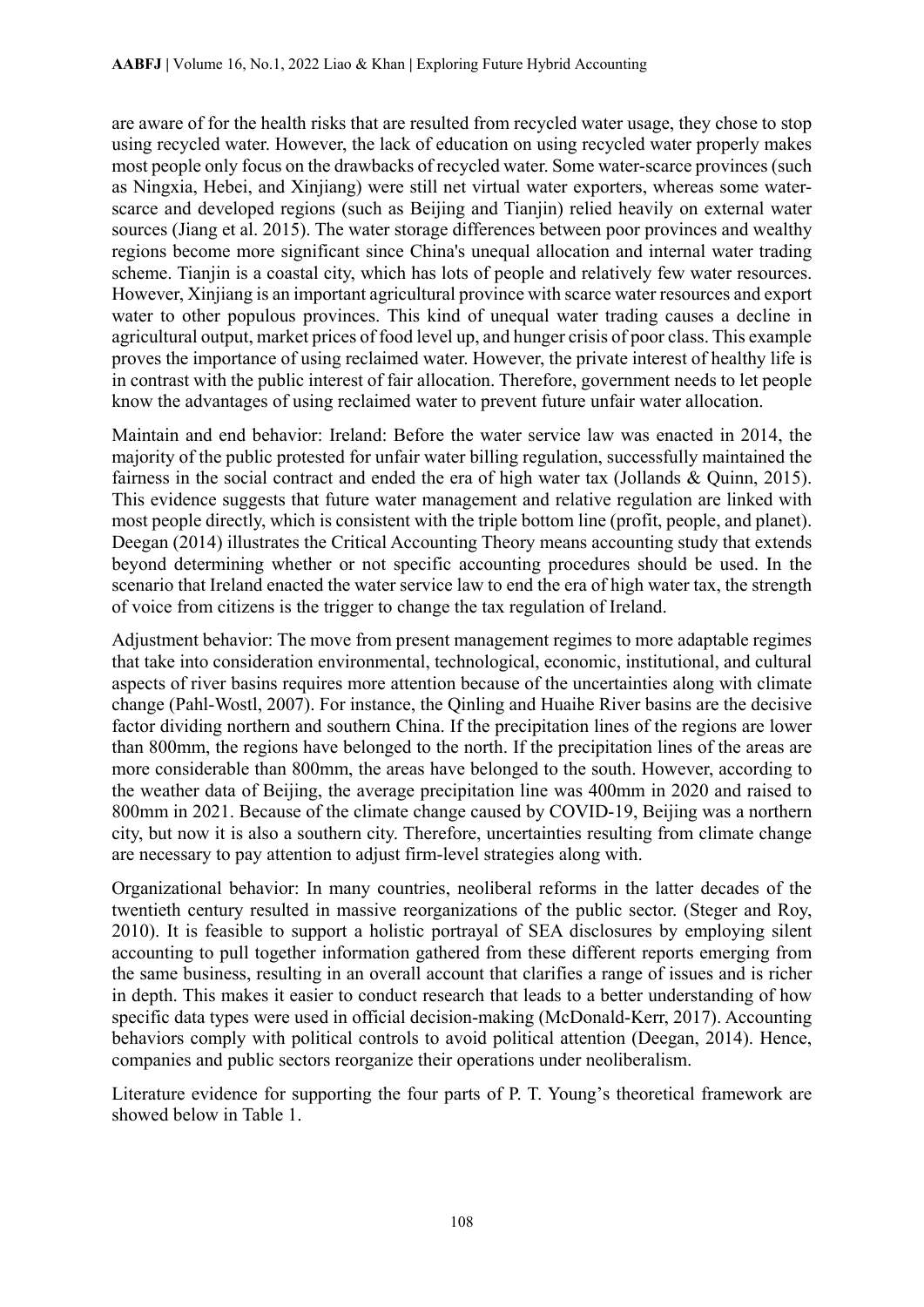| P. T. Young's awakening motivation | Frequencies (n) |
|------------------------------------|-----------------|
| Activation-induced behavior        |                 |
| Maintain and end behavior          |                 |
| Adjustment behavior                |                 |
| Organizational behavior            |                 |

Table 1. Sources of water decision making in literature.

From Table 1, it is clear that there is still enough space for conducting research based on maintain and end behavior in the environmental decision making realm, which further studies have a broader perspective to focus on.

#### **3.2 Stakeholders and water disclosure**

The decision-making process starts with the perception of stakeholders. Different industries involve various stakeholders when they deal with water relative issues. It is crucial to determine the main stakeholders in different industries that impact WMA quality (RQ1.1). User studies in accounting research have a long history of focusing on stakeholder analysis, specifically whether an entity's stakeholders feel themselves to be "educated and empowered by that entity's reporting" (Tello et al., 2016). In reality, companies make compromised decisions due to the uncertainties of changes that happen among stakeholders. 'Spotlight accounting' is defined as a technique that uses crowdsourcing by independent stakeholders to reveal global organization transparency and sustainability (Perkiss et al., 2019). However, there is no holistic and systematic WA platform for stakeholders to share information and discuss.

The high water-sensitive industries involve thermal power, iron and steel, cement, petrochemical, chemical, and non-ferrous metal smelting. 6 articles emphasize high watersensitive industries. Therefore, it is essential to figure out the trade-offs that are done within the 6 articles for caring about the demands of stakeholders. Debaere & Kurzendoerfer (2015) conclude that unequal water shares happened in the US because of the rise of service industries. More and more people have been working in service industries instead of water-intensive industries since the 1970s. The water consumption of service industries far outweighs that of other industries (Debaere & Kurzendoerfer, 2015). The other stakeholders are foreign and domestic consumers, investors, governments, and non-trade nature for a certain amount of water (Debaere & Kurzendoerfer, 2015). Zhou et al. (2021) also suggest that agricultural and manufacturing enterprise-level users in China call for enhanced water management and water disclosure. In the finished products of buildings, more than 3/4 of total water use is accounted for by building materials, such as steel, cement, lime, and metal goods, and virtual water consumption is about 1/4 due to the increasing number of buildings in China (Han et al., 2015). Therefore, direct manufacturers (the consumers of visible water) and indirect producers of construction materials (the consumers of virtual water) are water management stakeholders. Okadera et al. (2015) indicate that the energy supply of Liaoning province China is dependent on water resources in surrounding provinces. This opinion corresponds with Debaere & Kurzendoerfer (2015) that the allocation of water resources depends on the interrelationships of different sectors and places.

However, Zhou et al. (2018) and Zhou et al. (2020) illustrate that corporate risk-taking is adversely connected with water disclosure in China. This is because water disclosure by firms has not yet satisfied the demands of investors, and it is difficult for water disclosure to reduce information asymmetry between companies and investors (Zhou et al., 2018, Zhou et al., 2020). This is because different countries have different policies of water resource management. Zhou et al. (2021) divide patterns of international water resources management into three kinds, which are the from top to end model (users such as German and France), the decentralized management model (users such as the USA and Canada), and the decentralized and centralized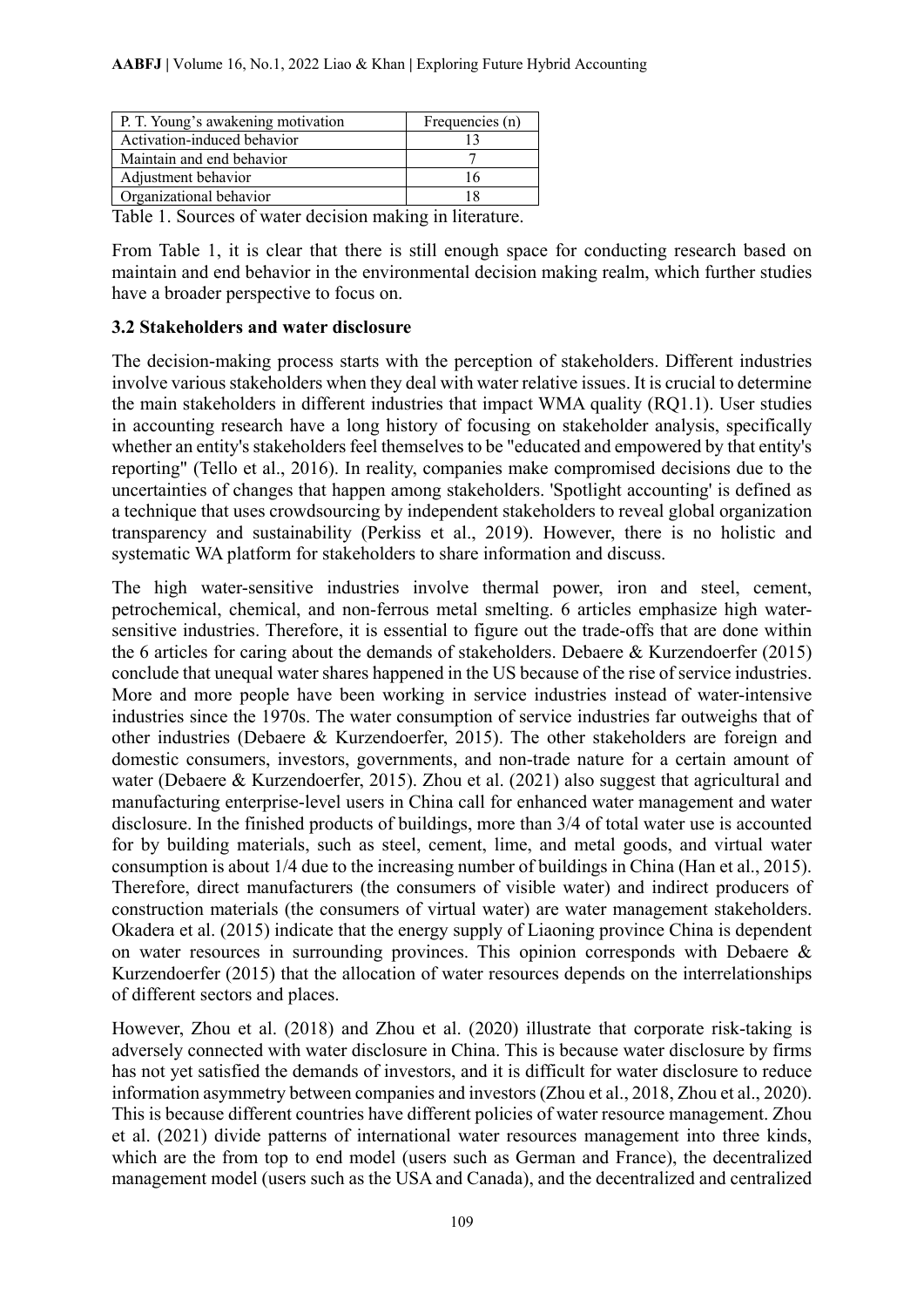management model (users such as China). Hence, further studies are suggested to be conducted according to the comparability of different water resource management models among various nations.

#### **3.3 Water disclosure between large and small sizes of firms**

According to institutional theory, the process of "institutionalization" results in organizations becoming increasingly similar to one another to obtain legitimacy and match society's expectations (Baum and Dobbin, 1983). This is because small and medium-sized businesses benefit and gain market share by imitating organizational habits of larger corporations. Therefore, the ranking of the CDP database leads to herding behaviors from small companies to follow the ways of disclosure of top 500 corporations, which increases market convergence and decreases market diversity. Enterprises with more market power are more ready to voluntarily provide water resources information in moderately competitive industries (Zhou et al., 2020). Further experiments suggest that having a state-owned identity substantially influences water information sharing due to product-market rivalry in China (Zhou et al., 2020). The more decisive influence causes herding behaviors that may lead follow blindly. Although small businesses learn managerial and operational experiences from major companies, the financial capability for resistance to climate change that corporations have is difficult to imitate. Extremely high temperatures and humidity increase the volatility of stock markets, whereas shallow temperatures and humidity cause volatility to increase and decrease, respectively (Shim et al., 2017). More giant corporations have a more vital ability to resist weather risks than small and medium-sized firms since larger companies can afford better workplaces, advanced technological tools, and other services to deal with external environmental strikes. As a result, even small businesses disclose water information as large businesses do, the revenue and marketing competition is still lower than large businesses.

### **3.4 Accounting framework for grey water.**

The inefficient and ineffective allocation of water resources results in social conflicts and unrest and gives birth and promotion to grey water. The volume of water required to absorb dirty water is referred to as the grey water footprint. It represents the extent to which water contamination is caused by human activities (Liu et al., 2017). Therefore, it is necessary to calculate the freshwater usage when the procedures generate improvable recycled water (the resultful grey water consumption should be higher than the freshwater supply volume used to generate grey water). More specifically, some small-sized fashion manufacturers do not reckon it is worth using water recycling technology since the volume of freshwater usage for producing gray water is relatively high and the revenue is low. The formula shows here: freshwater (for generating reused water) x water price < revenue (or profit is earned by using grey water).

Zhang & Tang (2019) divide water footprint into two levels: site level and firm level. The overall consideration of grey water consumption cost calculation is at the facility level. Nevertheless, the actual performances and decision making for whether the manager will use grey water purify technology vary from site to site. The adequacy of WA determines the accuracy of grey water accounting since the data and accounting entries are different in different kinds of factories within one company. In Europe, unauthorized discharge of wasted water is unlawful according to the Environmental Management Act, and similar regulations are conducted within the scope of development nations worldwide (Lambooy, 2011). However, in some developed countries and rural areas of development countries, the discharge of wasted water is always happening, because of the non-transparent data and lax supervision due to lack of access to transportation. This is why self-regulation and voluntary disclosure of WA information are ineffective and efficient in some situations. Therefore, the solution for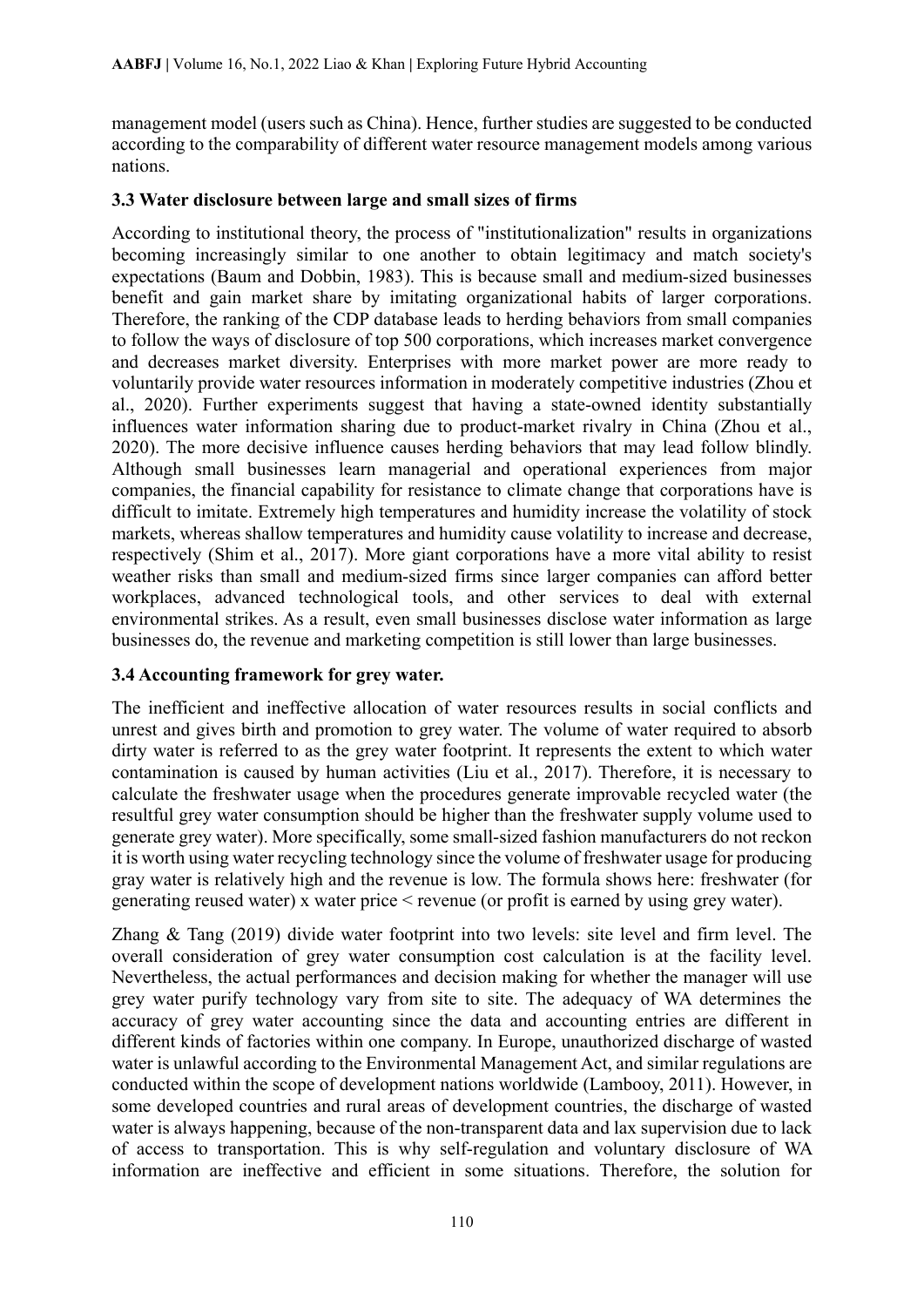promoting grey water usage starts with enhancing the popularity of water purifiers and controlling price levels for this kind of technology and freshwater. This is because some corporations are located in rural areas, which are challenging to buy grey water directly from the government, and the managers only care about profits and lack environmental protective awareness. Using water and technological pricing strategies to activate the motivation for farmers and firms to use grey water remit the pressure of freshwater transportation and allocation and promote social harmony.

#### **Conclusion**

WMA is a topic based on longitude and historical research. This is because many papers reveal severe water-related social conflicts due to improper governance, unfair water resource allocation, expensive water prices, non-transparent water data, and involuntary entrepreneurs who care more about personal interests than saving water. Recent research is emphasized classical social conflicts, water trades and prices. They are intended to motivate people to save water and create a sustainable society. The tacit knowledge that all the academics who conducted these studies is they believe water resource accounting and management issues can be solved by equitable distribution of the water resource is limited in essential. More and more deserts are emerging, which creates irreversible water depletion for people who live nearby. Rising sea levels threaten people who live near an iceberg, such as Iceland, Canada, and so on.

Natural disasters are difficult to control only by the changing routes of water trades, more equitable water prices, and advanced water treatment technologies. The end of future predictable natural disasters starts with the herding behavior of protecting sources of water. Hence, this study utilizes P. T. Young's awakening motivation model to divide the 50-60 research into four research directions: activation-induced behavior, maintain and end behavior, adjustment behavior, and organizational behavior. The most popular research component is organizational behavior. C suites change operational modes of their corporations is impacted by external environments, such as policies, economics, etc. Maintaining and ending behavior is the least popular research trend, which is vital since educating people to end wasting water is hard and necessary. Therefore, further research is suggested to focus more on practicing maintain and end behavior in WMA. Changing the public's habits naturally and comfortably, deficient educated people is challenging and worth more profound research.

He et al. (2021) expose the carbon accounting works of literature mainly to find solutions to gain profits for developed countries by sacrificing profits of developing nations. A similar inevitable issue happened in WA as well. More and more factories of western brands have been operating in developing countries, such as India, China, and so forth. Water consumption and water pollution are becoming more severe because of the invasion of foreign factories. Although the local job opportunities are boosted due to more factories, the intergenerational effects are adverse and hardly reversible. Developing countries' climate change and water quality issues negatively impact developed countries since Western brands still need to import products made of polluted raw materials. This research provides an entry step for future researchers to walk through to a more complex WMA framework. It shows the importance of mobilization of water protection for the public and provides reference for water management policy making in a social contract perspective.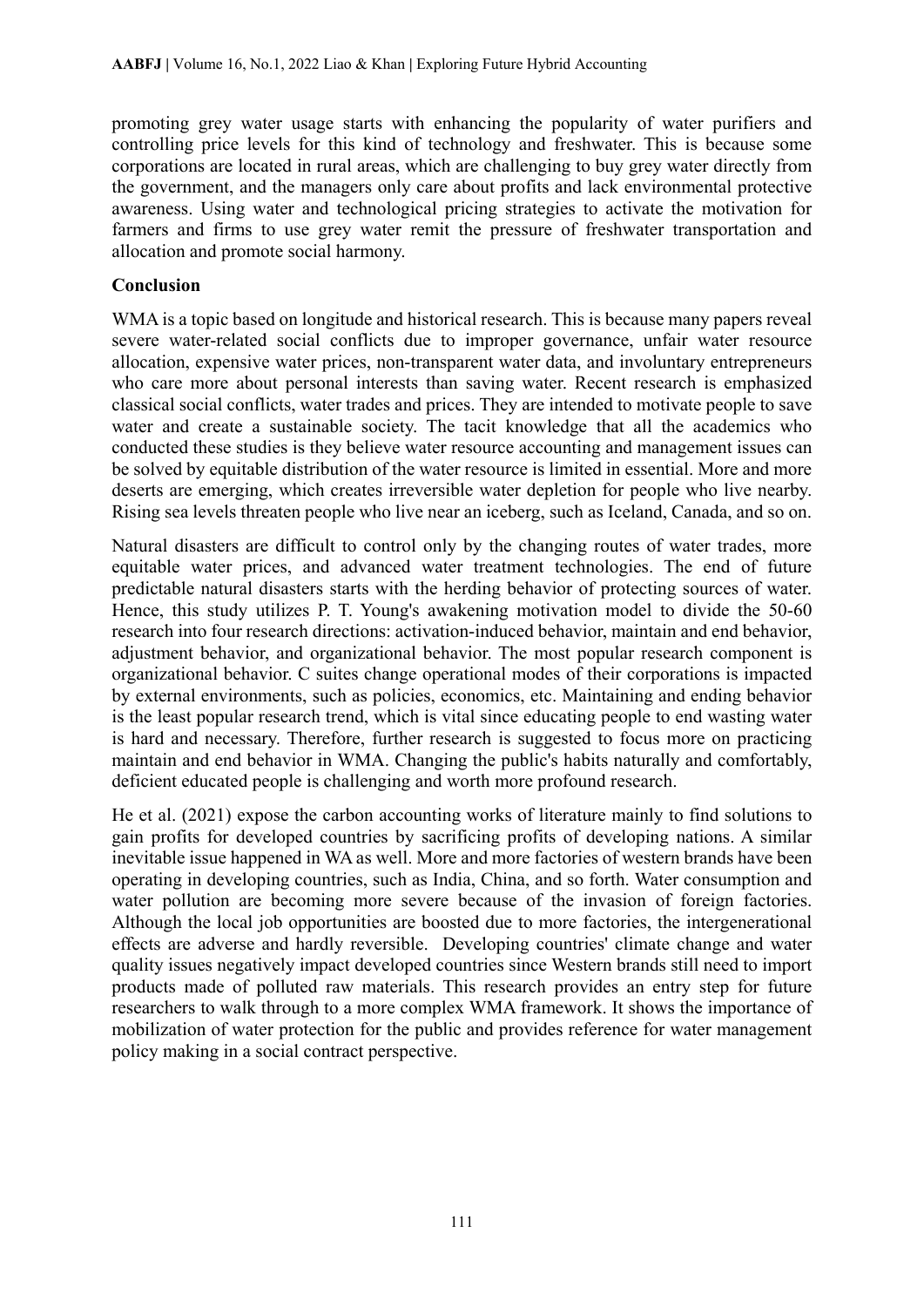## **References**

Al-Jawad, JY, Alsaffar, HM, Bertram, D & Kalin, RM 2019, 'A comprehensive optimum integrated water resources management approach for multidisciplinary water resources management problems', Journal of Environmental Management, Vol.239, p.211-224. <https://doi.org/10.1016/j.jenvman.2019.03.045>

Baum, JAC, Dobbin, F, 1983, 'The iron cage revisited: institutional isomorphism and collective rationality in organizational fields', American Sociological Review, Vol.48, no.2, pp.147-160.

<https://doi.org/10.2307/2095101>

Carbon Disclosure Project Global Water Report 2017, A Turning Tide: Tracking corporate action on water security, accessed 15 October 2021, https://www.cdp.net/en/research/globalreports/global-water-report-2017.

Chapagain, AK, Hoekstra, AY, Savenije, HHG & Gautam, R 2006, ' The water footprint of cotton consumption: an assessment of the impact of worldwide consumption of cotton products on the water resources in the cotton producing countries', Ecological Economics, Vol.60(1), p.186-203.

<https://doi.org/10.1016/j.ecolecon.2005.11.027>

Debaere, P & Kurzendoerfer, A 2015, 'Decomposing US Water Withdrawal since 1950', Journal of the Association of Environmental and Resource Economists, Vol.54 (5), p.3557- 3582.

Deegan, C 2014, Financial Accounting Theory, McGraw-Hill Education, North Ryde.

Ferdous, MI, Adams, CA & Boyce, G 2019, 'Institutional drivers of environmental management accounting adoption in public sector water organisations', Accounting, Auditing & Accountability Journal, Vol.32, No.4, pp.984-1012. <https://doi.org/10.1108/AAAJ-09-2017-3145>

Han, MY, Chen, CQ, Meng, J, Wu, XD, Alsaedi, A & Ahmad, B 2015, 'Virtual water accounting for a building construction engineering project with nine sub-projects: a case in E-town, Beijing', Journal of Cleaner Production, Vol.112, p.4691-4700. <https://doi.org/10.1016/j.jclepro.2015.07.048>

He, R, Luo, L, Shamsuddin, A & Tang, Q 2021, 'Corporate carbon accounting: a literature review of carbon accounting research from the Kyoto Protocol to the Paris Agreement', Accounting & Finance. <https://doi.org/10.1111/acfi.12789>

Hou, C, Wen, Y, Liu, X & Dong, M 2021, 'Impacts of regional water shortage information disclosure on public acceptance of recycled water - evidence from China's urban residents', Journal of Cleaner Production, Vol.278, p.123965. <https://doi.org/10.1016/j.jclepro.2020.123965>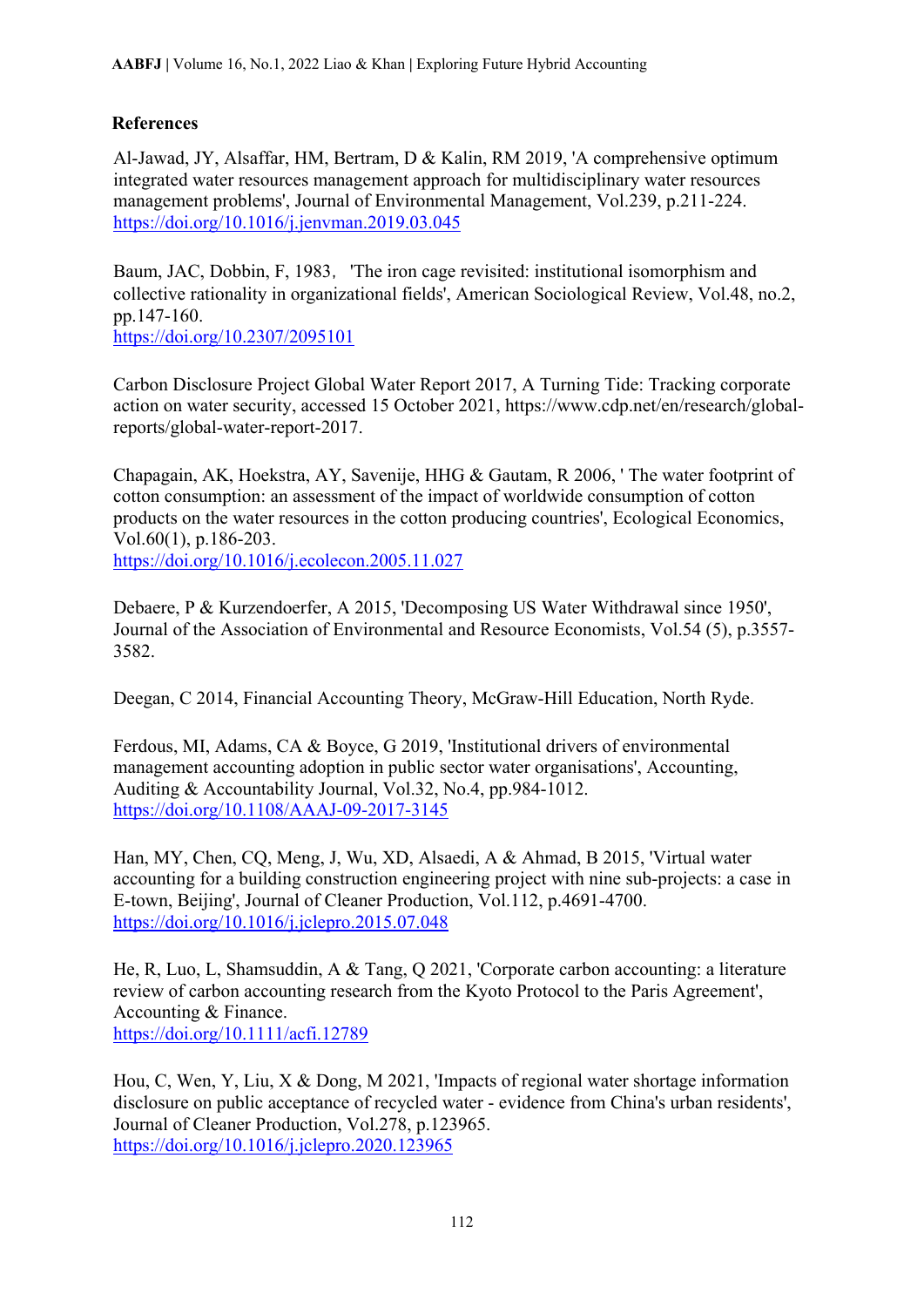Jiang, Y, Cai, W, Du, P, Pan, W & Wang, C 2015, 'Virtual water in interprovincial trade with implications for China's water policy', Journal of Cleaner Production, Vol.87, p.655-665.

<https://doi.org/10.1016/j.jclepro.2014.10.074>

Jollands, S & Quinn, M 2015, 'Politicising the sustaining of water supply in Ireland - the role of accounting concepts', Accounting, Auditing & Accountability Journal, Vol.30(1), p.164- 190.

<https://doi.org/10.1108/AAAJ-04-2015-2018>

Jones 2010, 'Interdisciplinary Approach - Advantages, Disadvantages, and the Future Benefits of Interdisciplinary Studies', ESSAI, Vol.7, pp.75-81.

Lambooy, T 2011, 'Corporate social responsibility: sustainable water use', Journal of Cleaner Production, Vol.19 (8), p.852-866. <https://doi.org/10.1016/j.jclepro.2010.09.009>

Liu, W, Antonelli, M, Liu, X & Yang, H 2017, 'Towards improvement of grey water footprint assessment: With an illustration for global maize cultivation', Journal of Cleaner Production, Vol.147, p.1-9. <https://doi.org/10.1016/j.jclepro.2017.01.072>

Markides, CC 1999, All the Right Moves: A Guide to Crafting Breakthrough Strategy, Harvard Business School Press, USA.

Markides, CC 2010, Game-Changing Strategies, People's Oriental Publishing & Media, Beijing.

Marshall, N, Park, S, Adger, W, Brown, K & Howden, S, 2012, 'Transformational capacity and the influence of place and identity', Environmental Research Letters, Vol.7(3), p.34022. <https://doi.org/10.1088/1748-9326/7/3/034022>

McDonald-Kerr, L 2017, 'Water, water, everywhere Using silent accounting to examine accountability for a desalination project', Sustainability accounting, management and policy journal, Vol.8, No.1, PP.43-76. <https://doi.org/10.1108/SAMPJ-12-2015-0116>

Okadera, T, Geng, Y, Fujita, T, Dong, H, Liu, Z, Yoshida, N & Kanazawa, T 2015, 'Evaluating the water footprint of the energy supply of Liaoning Province, China: A regional input-output analysis approach', Energy Policy, Vol.78, p.148-157. <https://doi.org/10.1016/j.enpol.2014.12.029>

Pahl-Wostl, C 2007, 'Transitions towards adaptive management of water facing climate and global change', Water resources management, Vol.21(1), p.49-62. <https://doi.org/10.1007/s11269-006-9040-4>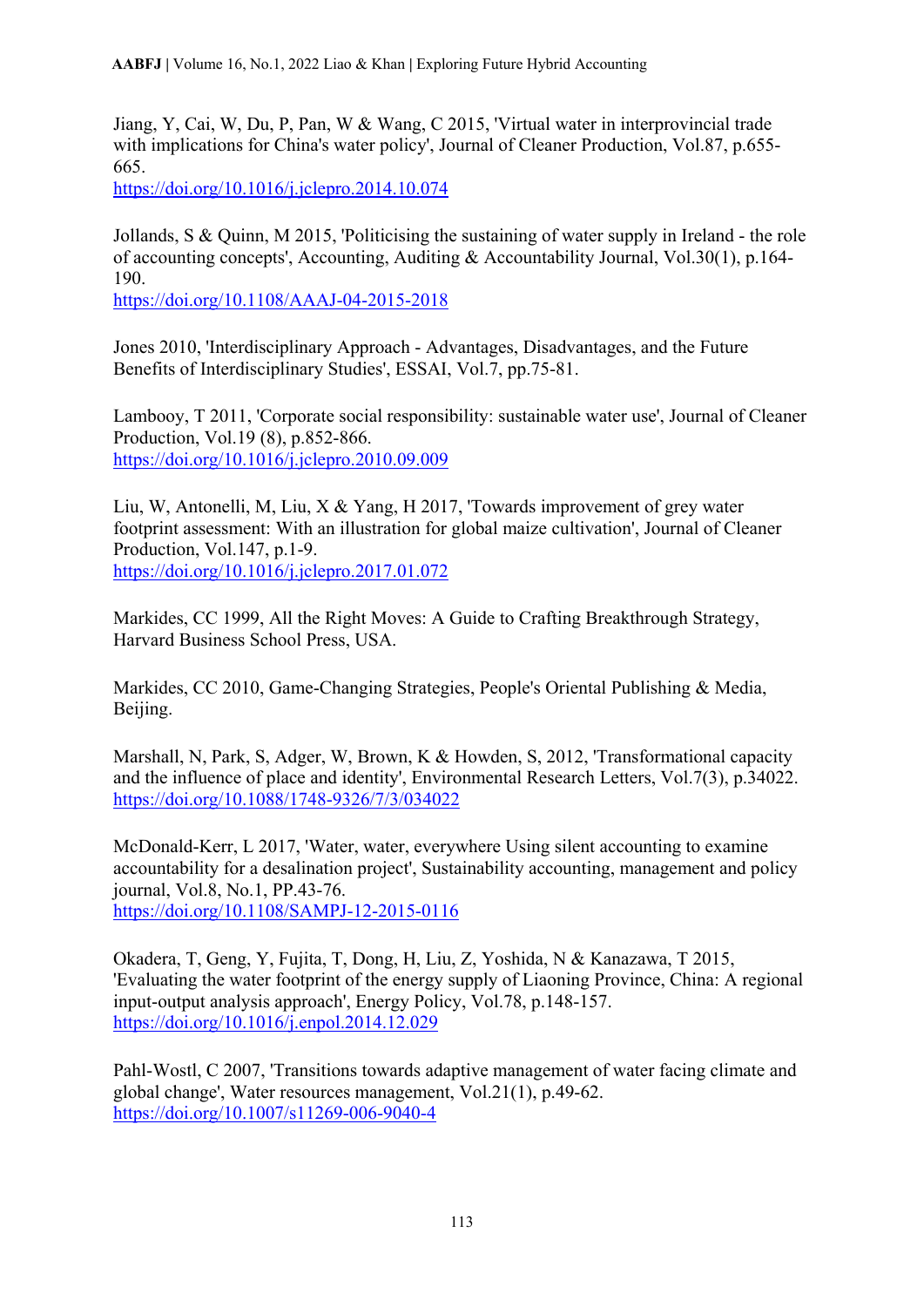Perkiss, S, Dean, B & Gibbons, B 2019, 'Crowdsourcing Corporate Transparency through Social Accounting: Conceptualising the 'Spotlight Account'', Social and Environmental Accountability Journal, VOL.39, no.2, p.81-99. <https://doi.org/10.1080/0969160X.2019.1591292>

Shim, H, Kim, MH & Ryu, D 2017, 'Effects of intraday weather changes on asset returns and volatilities', Zbornik radova Ekonomskog fakulteta u Rijeci: časopis za ekonomsku teoriju i praksu, 35(2), pp.301-330. <https://doi.org/10.18045/zbefri.2017.2.301>

Soderstrom, KM, Soderstrom, NS & Stewart, CR 2017, 'Sustainability/ CSR research in management accounting: a review of the literature' Advances in Management Accounting, Vol.28, pp. 42- 53. <https://doi.org/10.1108/S1474-787120170000028003>

Steffen W, Crutzen, PJ & McNeill, JR 2007, 'The Anthropocene: Are Humans Now Overwhelming the Great Forces of Nature?', Royal Swedish Academy of Science, Vol.36 (8), p.614-621. [https://doi.org/10.1579/0044-7447\(2007\)36\[614:TAAHNO\]2.0.CO;2](https://doi.org/10.1579/0044-7447(2007)36%5b614:TAAHNO%5d2.0.CO;2)

Steger, M.B. and Roy, R.K. (2010), Neoliberalism: A Very Short Introduction, Oxford University Press, Oxford. <https://doi.org/10.1093/actrade/9780199560516.001.0001>

Task Force on Climate-Related Financial Disclosures, Fourth TCFD Status Report Highlights Greatest Progress to Date on TCFD Adoption, accessed 14 October 2021, https://www.fsb-tcfd.org/press/fourth-tcfd-status-report-highlights-greatest-progress-to-dateon-tcfd-adoption/.

Tello, E, Hazelton, J & Cummings, L (2016), "Potential users' perceptions of general purpose water accounting reports", Accounting, Auditing and Accountability Journal, Vol.29 No.1, pp. 80-110. <https://doi.org/10.1108/AAAJ-12-2013-1552>

Wheeler, S, Zuo, A & Bjornlund, H 2013, 'Farmers' climate change beliefs and adaptation strategies for a water scarce future in Australia', Global Environmental Change, Vol.23 (2), p.537-547. <https://doi.org/10.1016/j.gloenvcha.2012.11.008>

Young, PT 1961, Motivation and emotion: a survey of the determinants of human and animal activity, Wiley, England.

<https://doi.org/10.1037/13138-000>

Zhang, L & Tang, Q 2019, 'Corporate water management systems and incentives to selfdiscipline', Sustainability accounting, management and policy journal, vol.10, no.3, pp.592-616. <https://doi.org/10.1108/SAMPJ-09-2018-0258>

114